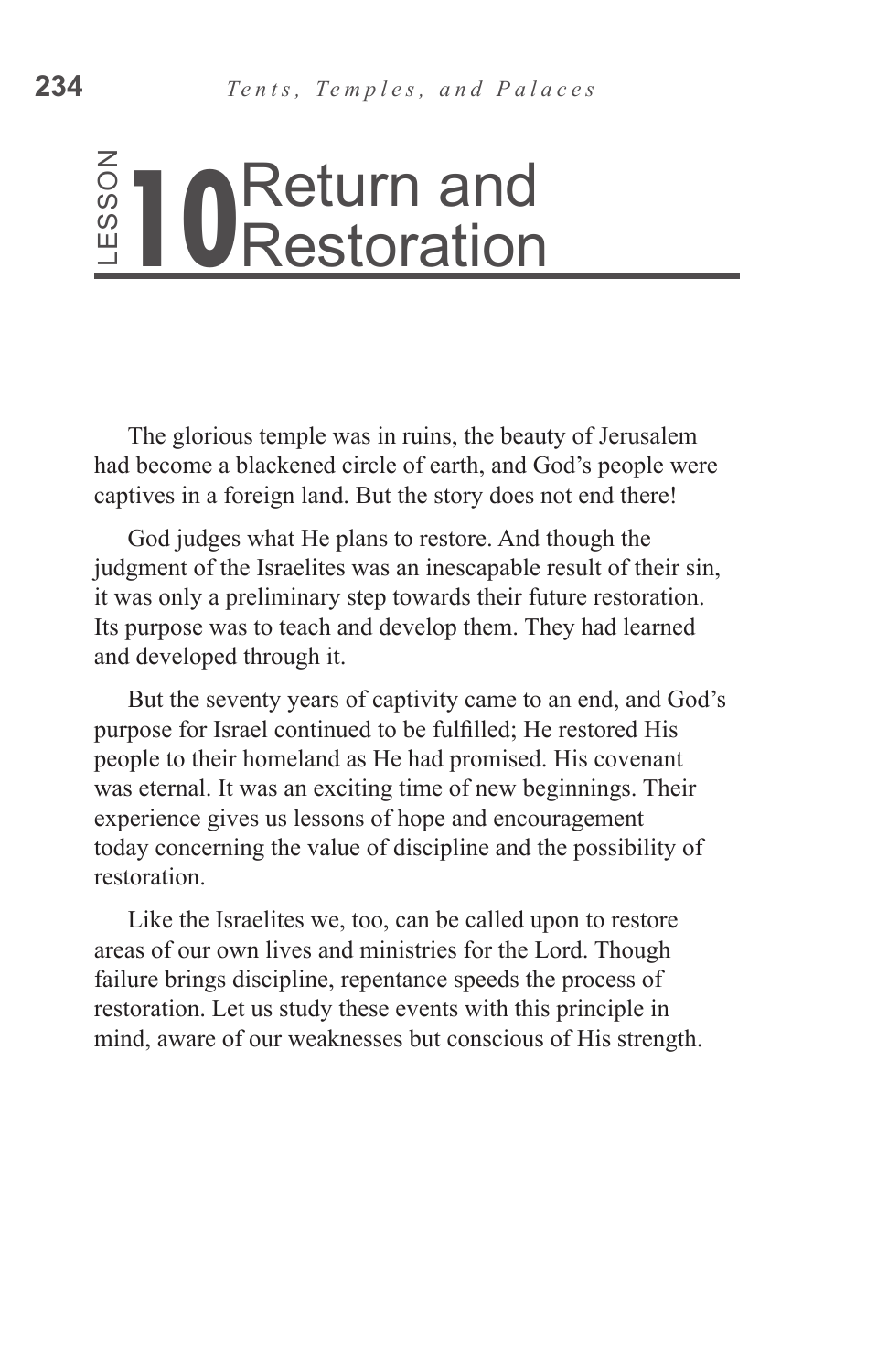## *lesson outline*

The Purpose of Restoration The Progress of Rebuilding The Messages to Restorers The Last Warning to God's People

## *lesson objectives*

When you finish this lesson you should be able to:

- Explain why it was necessary for the Jews to return to Jerusalem.
- Describe the three expeditions the Jews made to Jerusalem to rebuild the temple and the city.
- Distinguish between the messages of Haggai and Zechariah.
- Summarize the message of the book of Malachi.

## *learning activities*

- 1. Read from the books of Ezra, Nehemiah, Haggai, Zechariah, and Malachi as the lesson directs you to.
- 2. Study all parts of the lesson development, answering the study questions and checking your answers. Then take the self-test and check your answers to that also.
- 3. Complete the lesson and review Unit 3.
- 4. When you have reviewed Unit 3 (Lessons  $9 & 10$ ), complete Unit Student Report 3 and return Answer Sheet to your national GU office if you live outside the United States or to your local church's CED learning center coordinator if you live in the United States.

(If you are currently incarcerated in a jail or prison in the United States, please mark your answers on the scantron answer sheet provided and send to the following address: CED, Global University, 1211 S. Glenstone Ave., Springfield, MO 65804.)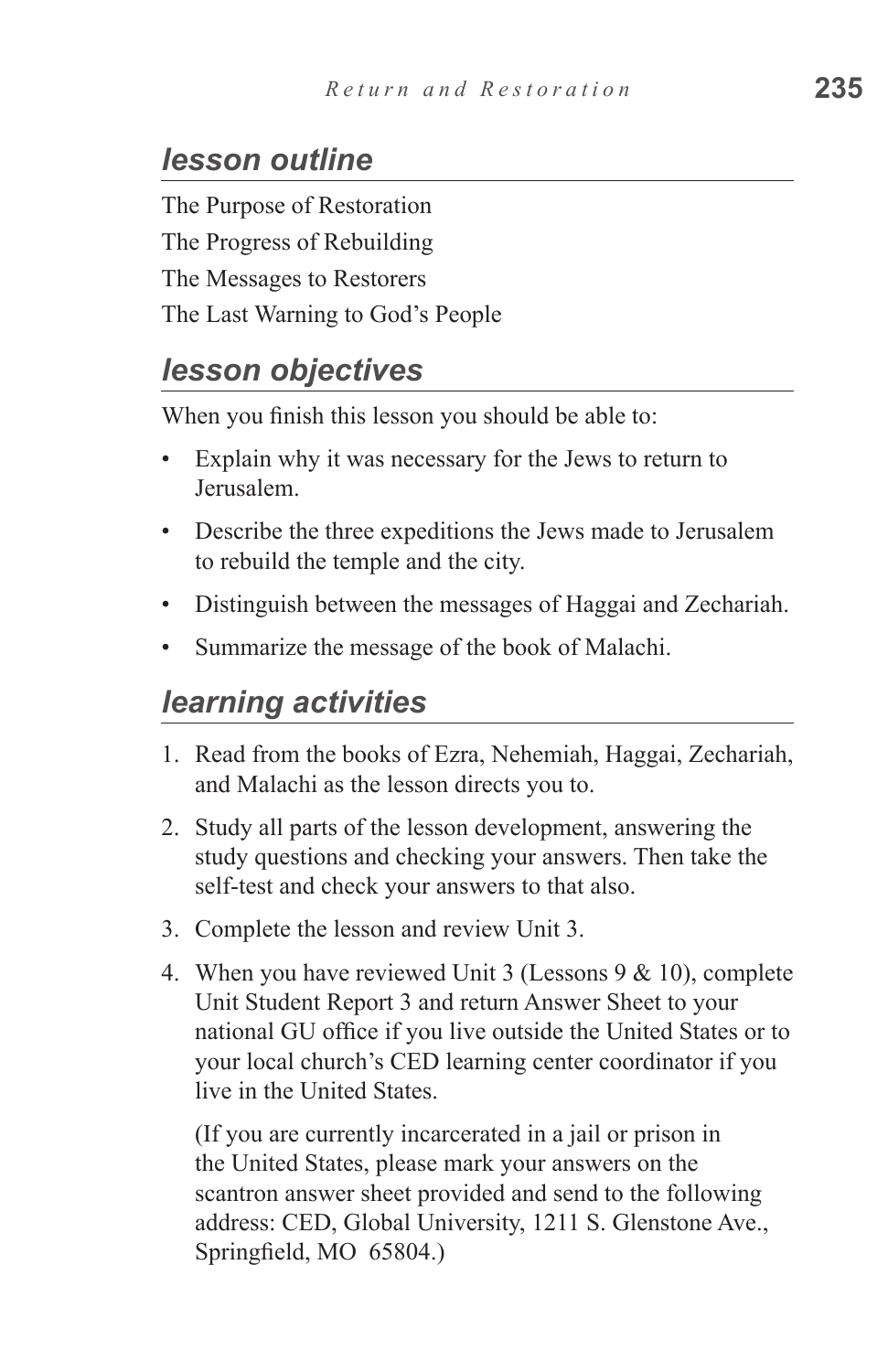# *key words*

| abuses  | expedition   | restoration |
|---------|--------------|-------------|
| decline | preliminary  | scribe      |
| decree  | preservation | survive     |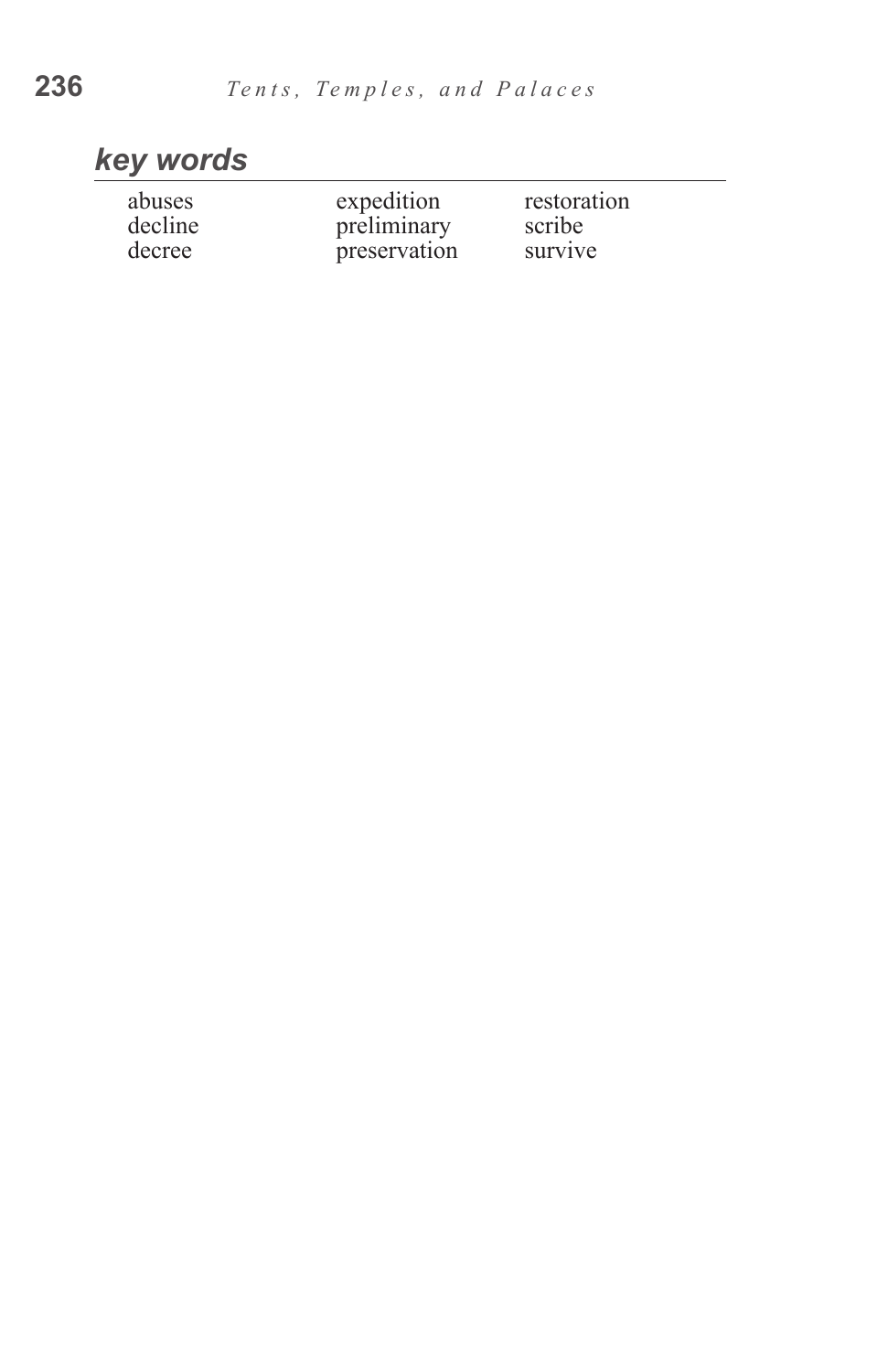## *lesson development*

## **The Purpose of Restoration**

**Objective 1.** *Explain why it was necessary for the Jews to return to Jerusalem.*

God had made an everlasting covenant with Abraham about his family and descendants. He had repeated the promise to David, making it even stronger. God would not allow the people to whom He had made these promises to be lost in the fall and defeat of earthly kingdoms.

Indeed, the time during which the world was controlled by empires of the East came to an end. Persia was the last great eastern empire. Its power was lost to the Macedonian empire, the first great kingdom of the West. Had the Jewish nation continued in captivity in the East it would not have survived the decline of the eastern powers. It would never have influenced the world. God brought His people to their land in just the right time.

He placed them at the center of world events—right between the old and the new. Assyria, Babylon, and Persia, all the old great powers, had ceased to exist. New empires of the West were beginning to rise. The preservation of God's people amid the war-storms which totally destroyed the great eastern empires is one of His greatest miracles. It shows us that the most powerful nations decay, but God and His cause and those He saves will never be destroyed. As the prophets foretold, the knowledge of God's spiritual kingdom was destined to cover the earth. Today we can be a living fulfillment of that prophecy.

## *Application*

**1** Read Jeremiah 25:11–12; 29:10 and Daniel 9:1–19. Then answer the following questions in your notebook.

- **a)** What did Daniel read?
- **b)** What did Daniel confess?
- **c)** What did Daniel request?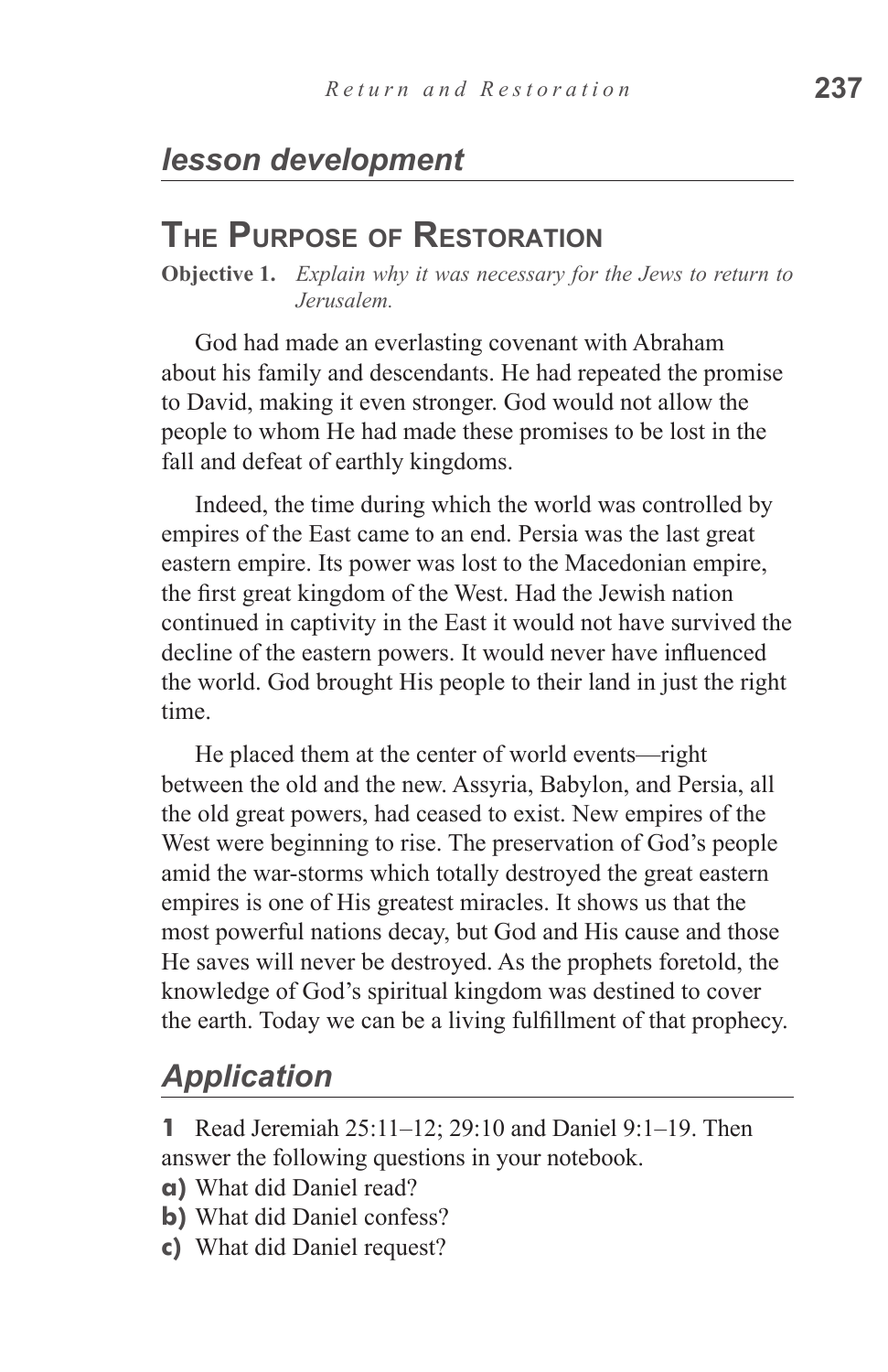**2** In your notebook, write two or three sentences which explain why it was necessary for the Jews to return to Jerusalem.

\_\_\_

## **The Progress of Rebuilding**

In 538 B.C., Babylon, the mighty empire and strong city, fell to Cyrus of Persia. Cyrus had already subdued several eastern kingdoms, and now he had conquered Babylon. According to ancient records, he reversed the policies of the Assyrians and Babylonians in general, freeing all captive peoples to return to their native lands.

It was Cyrus whom God used to begin the process of return and restoration. He sent out an important decree concerning the rebuilding of the temple. It must have amazed the Jews to hear a non-Jew say that the Lord had made him ruler of the whole earth! It was this decree that marked the beginning of the time of restoration and rebuilding.

## *Application*

**3** Read Cyrus' decree in Ezra 1:14 and answer the following questions in your notebook.

**a)** What responsibility did Cyrus say that God had given him?

**b)** In what way did he tell the people of Persia to help the Jews?

## The Three Expeditions

**Objective 2.** *Describe the three expeditions the Jews made to Jerusalem to rebuild the temple and the city.*

The process of return and rebuilding covered a time span of about 100 years total. Beginning with Cyrus, other Persian kings were also involved. During these years there were three major expeditions of Jews from Persia to Israel. The books of Ezra and Nehemiah describe the events that occurred.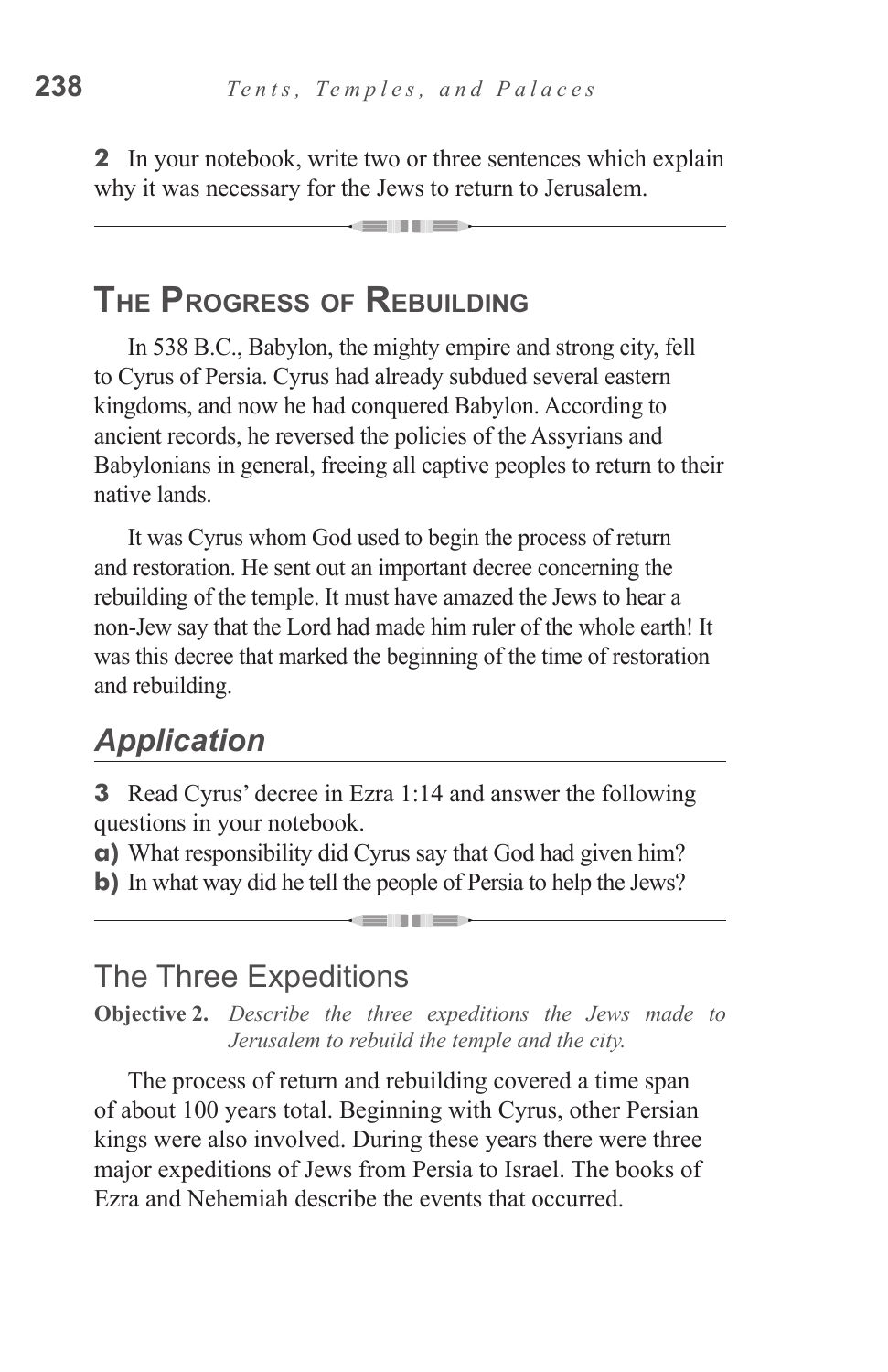|                           | <b>First</b><br><b>Expedition</b><br>$(538 - 536 B.C.)$                              |            | <b>Second</b><br><b>Expedition</b><br>(458-457 B.C.) |                                            | <b>Third</b><br><b>Expedition</b><br>$(445 - 444 B.C.)$ |
|---------------------------|--------------------------------------------------------------------------------------|------------|------------------------------------------------------|--------------------------------------------|---------------------------------------------------------|
| <b>Biblical</b><br>Record | Ezra 1-6                                                                             |            |                                                      | Ezra 7-10                                  | <b>Nehemiah</b><br>$1 - 13$                             |
| Persian<br>King           | Cyrus                                                                                | this time: |                                                      | Artaxerxes                                 | <b>Artaxerxes</b>                                       |
| Jewish<br>Leader          | Zerubbabel<br>and Jeshua                                                             |            |                                                      | Ezra                                       | Nehemiah                                                |
| Total<br>Number           | 49,697<br>returned                                                                   | during     | 1.                                                   | 1,758<br>returned                          | An army<br>escort                                       |
| Events                    | Temple begun;<br>sacrifices and<br>feasts started.<br>Temple finished<br>in 516 B.C. |            | Persian kings<br>1, and Xerxes 1                     | Revival of<br>the law and<br>worship       | Wall<br>rebuilt and<br>dedicated;<br>law read           |
| Problems                  | Opposition of<br>the Samaritans                                                      | years.     | 1,<br><b>Darius</b>                                  | Intermarriage<br>with non-<br>Jews         | Opposition<br>of Sanballat,<br>Tobiah, and<br>Geshem    |
| Prophets                  | Haggai and<br>Zechariah                                                              | 59         |                                                      |                                            |                                                         |
| Time Span                 | Stage 1<br>20 years<br>536-516 B.C.                                                  | Pause of   | Kambyses,                                            | Stages 2 and 3<br>25 years<br>457-432 B.C. |                                                         |

Notice the major facts related to each expedition which are summarized in the following chart. After the chart you will find a general description of each of these expeditions.

# *Application*

- **4** Circle the letter of each TRUE statement.
- **a)** The wall was rebuilt during the third expedition.
- **b)** Artaxerxes was the Persian king when the first expedition took place.
- **c)** More people returned in the second expedition than the first.

dell'Iller

**d)** Tobiah opposed the building of the wall.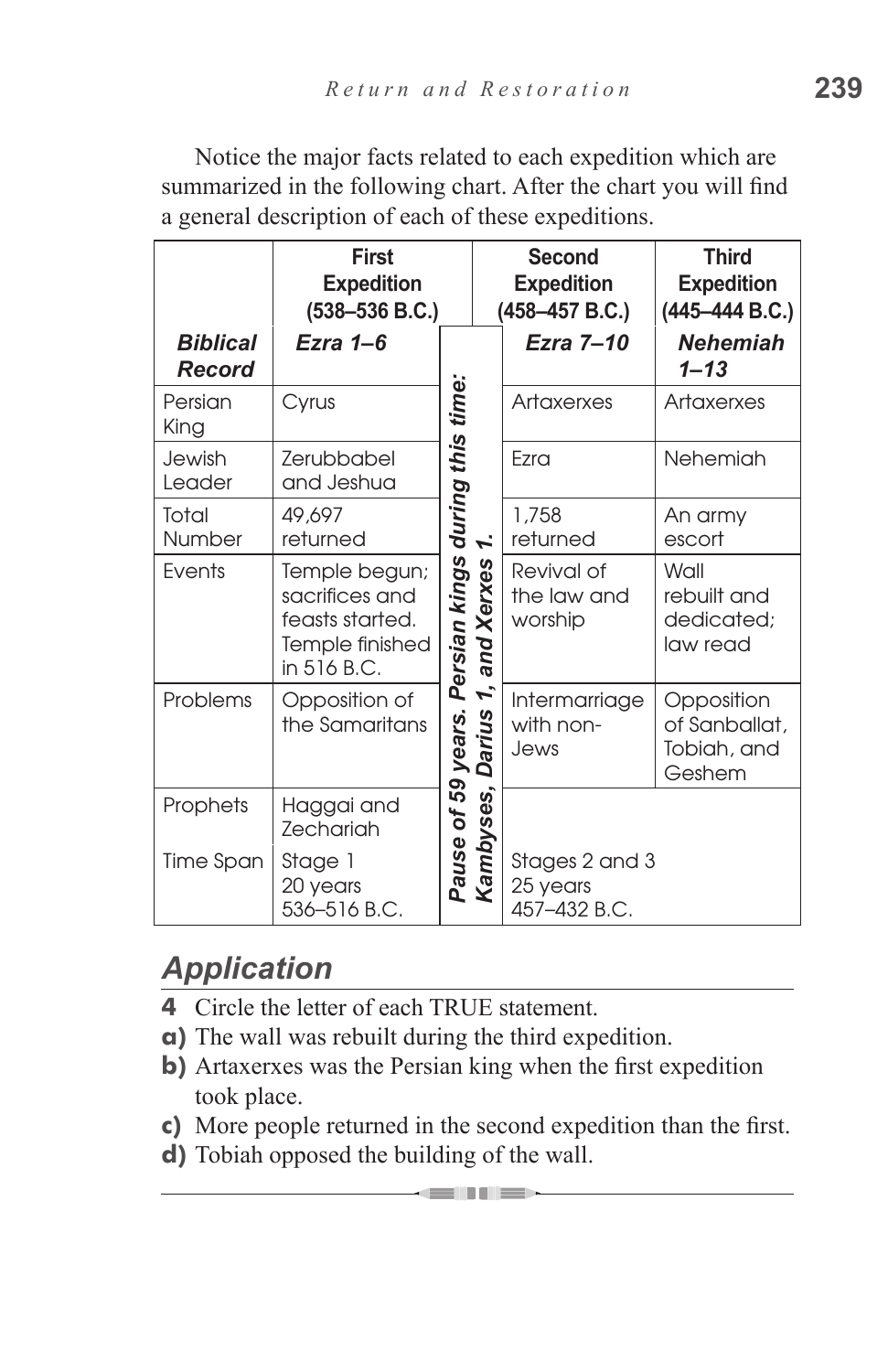#### *The First Expedition; Read Ezra 1–6*

The number who are counted as returning with Zerubbabel might well represent only heads of families. Actually there might have been many more people. Nevertheless, the total number was still a small percentage of the Jews remaining in captivity. Many of them were prosperous and settled. They were not anxious to go back to Palestine to form a struggling little nation.

### *Application*

**5** Read Ezra 1:5. What did all the people who returned to Jerusalem have in common?

The journey was difficult and took at least four months. (Later on when Ezra came it took him four months according to Ezra 7:9). They arrived and began rebuilding the temple. The altar was set up and the foundation of the temple was laid (Ezra 3). Stones were available, but the wooden timbers had to be brought from Lebanon.

. . . . . . . . . . . . . . . . . . . . . . . . . . . . . . . . . . . . . . . . . . . . . . . . . . .

-emili illi

There was much opposition from enemies, and for 16 years the rebuilding of the temple stopped (Ezra 4). During this time God used the prophets Haggai and Zechariah to inspire the people to begin working again. The people responded, and the temple was completed and dedicated in about 516 B.C. (Ezra 5–6).

#### *The Second Expedition; Read Ezra 7–10*

Ezra, a scribe and priest, led the second expedition from Babylon to Jerusalem about sixty years after the temple had been completed (Ezra 7). He came with letters from king Artaxerxes which told the neighboring officials to offer protection and material help to God's people.

Ezra, who was a descendant of the house of Aaron, had a mission which was primarily spiritual. He brought along with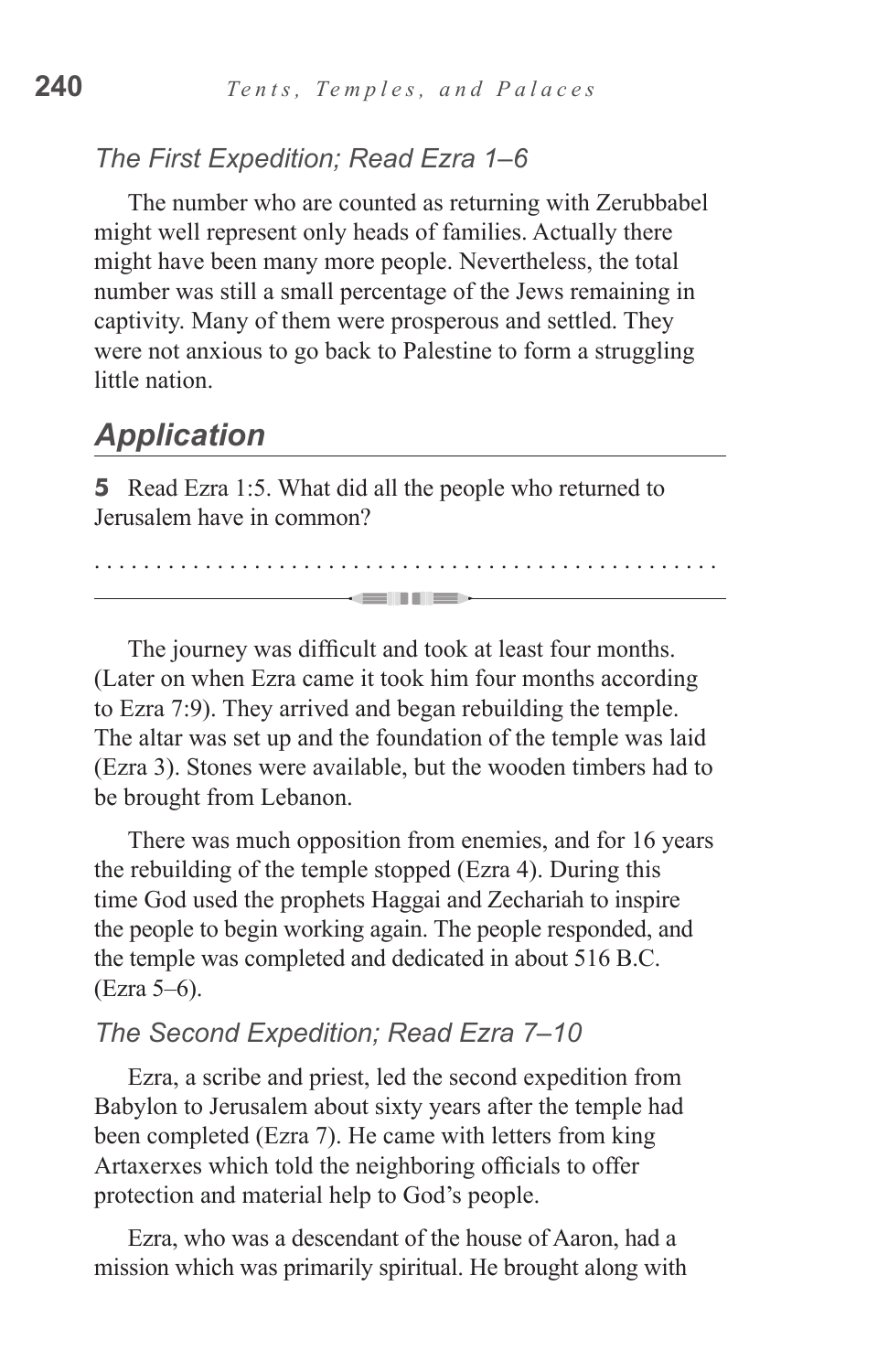him a number of priests. When he arrived he discovered heartbreaking abuses in the worship and practice of the people who had settled in Jerusalem. He stopped these abuses and made many reforms. A short outline of the events of this expedition is as follows:

| Permission Granted to Ezra                | Ezra $7 - 8:31$ |
|-------------------------------------------|-----------------|
| <b>Arrival and Sacrifices</b>             | Ezra $8:32-36$  |
| Reform, Repentance, and Revival Ezra 9–10 |                 |

## *Application*

**6** Read Ezra 9–10 and answer the following questions in your notebook.

<u>elitie</u>

**a)** In what major way had the people disobeyed God?

**b**) Why was this disobedience so serious?

#### *The Third Expedition; Read Nehemiah 1–13*

Nehemiah is one of the greatest characters of the Bible. As cupbearer or wine steward to King Artaxerxes he held a high position in the Persian court. Because of his position he had great political power. He was told that conditions in Jerusalem were not good, and he asked permission to go to rebuild the city. Artaxerxes granted his request, and he traveled to Jerusalem accompanied by a group of soldiers the king had sent. His position, along with his godly character, made it possible for him to strengthen the Jews.

In only 52 days the walls of Jerusalem were rebuilt in spite of the opposition from the enemies of the Jews. After the walls were rebuilt Nehemiah took steps to bring stability and increase the number of people who lived in Jerusalem (Nehemiah 7:4–5; 11:1–2). He caused the wealthy Jews to stop oppressing the poor (Nehemiah 5:10) and introduced other reforms. But his greatest work was to re-establish the national life of the Jews upon the foundation of the written law (Nehemiah 10:28–39). The following is a brief outline of the book of Nehemiah: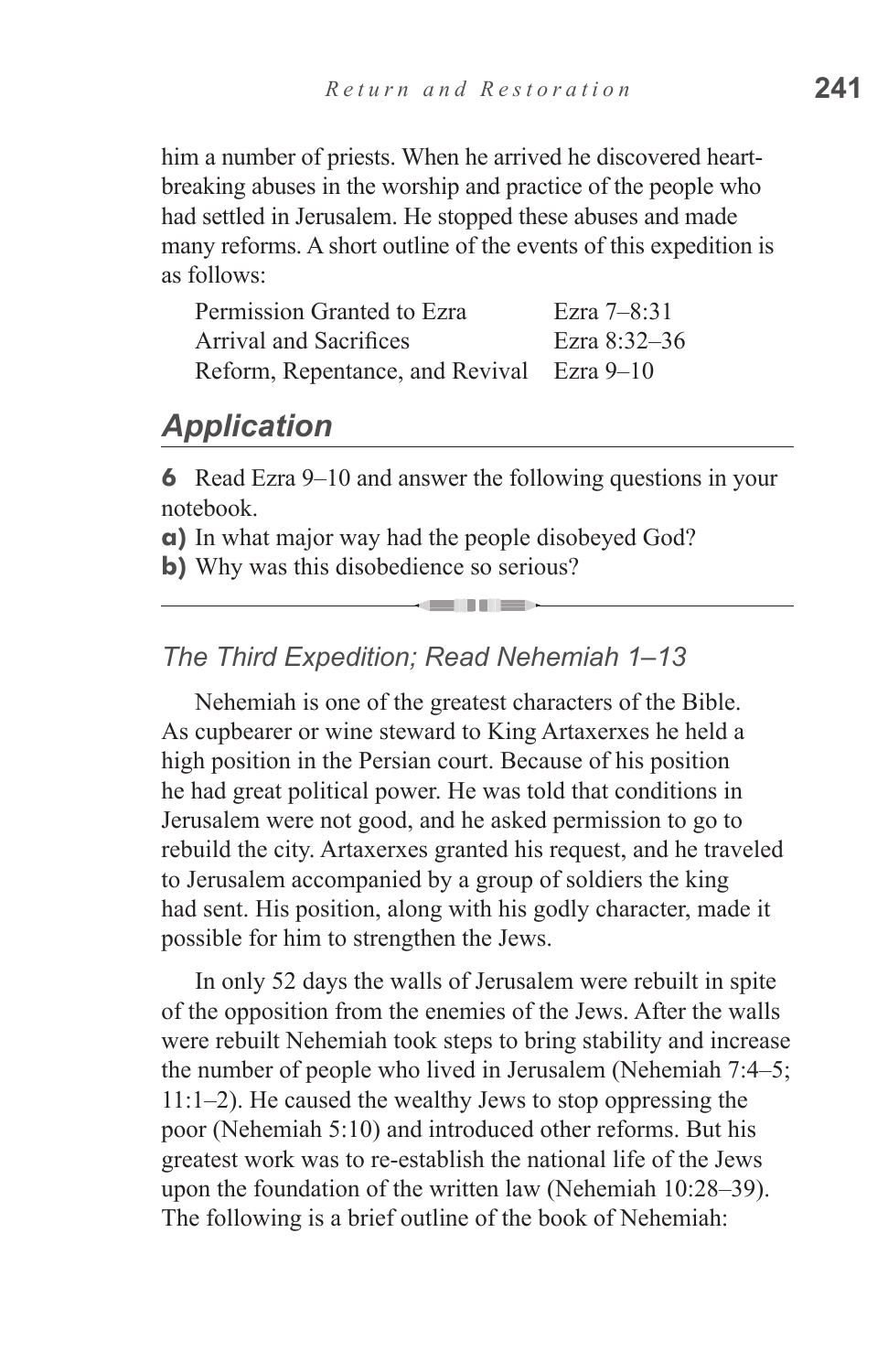| Nehemiah's Arrival and Reforms | Nehemiah $1-7$        |
|--------------------------------|-----------------------|
| Revival of Worship and Law     | Nehemiah 8–10         |
|                                | Under Ezra            |
| Lists of the Various Families  | Nehemiah $11:1-12:26$ |
| Dedication of the Wall         | Nehemiah $12:27-$     |
| 13.31                          |                       |
|                                |                       |

# *Application*

**7** Read Nehemiah 4 and 6. In your notebook, write how Nehemiah responded to each way that his enemies tried to stop him.

- **a)** Ridicule (4:1–6)
- **b**) Plans to attack him  $(4:7-23)$
- **c)** The first four messages of Sanballat and Geshem (6:1–4)
- **d)** The fifth message of Sanballat (6:5–9)
- **e)** The advice of Shemaiah (6:10–14)

**8** According to Nehemiah 6:15–7:1, what was the final result of Nehemiah's efforts?

**9** Match each sentence (left side) to the expedition it most closely described (right side).

**GUILD** 

- **a** The Jews finished the temple.
- **b** Nehemiah received threatening letters from those who opposed the rebuilding.
- **c**  The wall was completed and dedicated.  $\cdots$
- **d** Ezra told the people that foreign wives  $\mathbf{1}$ must be put away.
- **e** Cyrus commanded God's people to rebuild the temple.
- 1) The first
	- expedition
- 2) The second expedition
- 3) The third expedition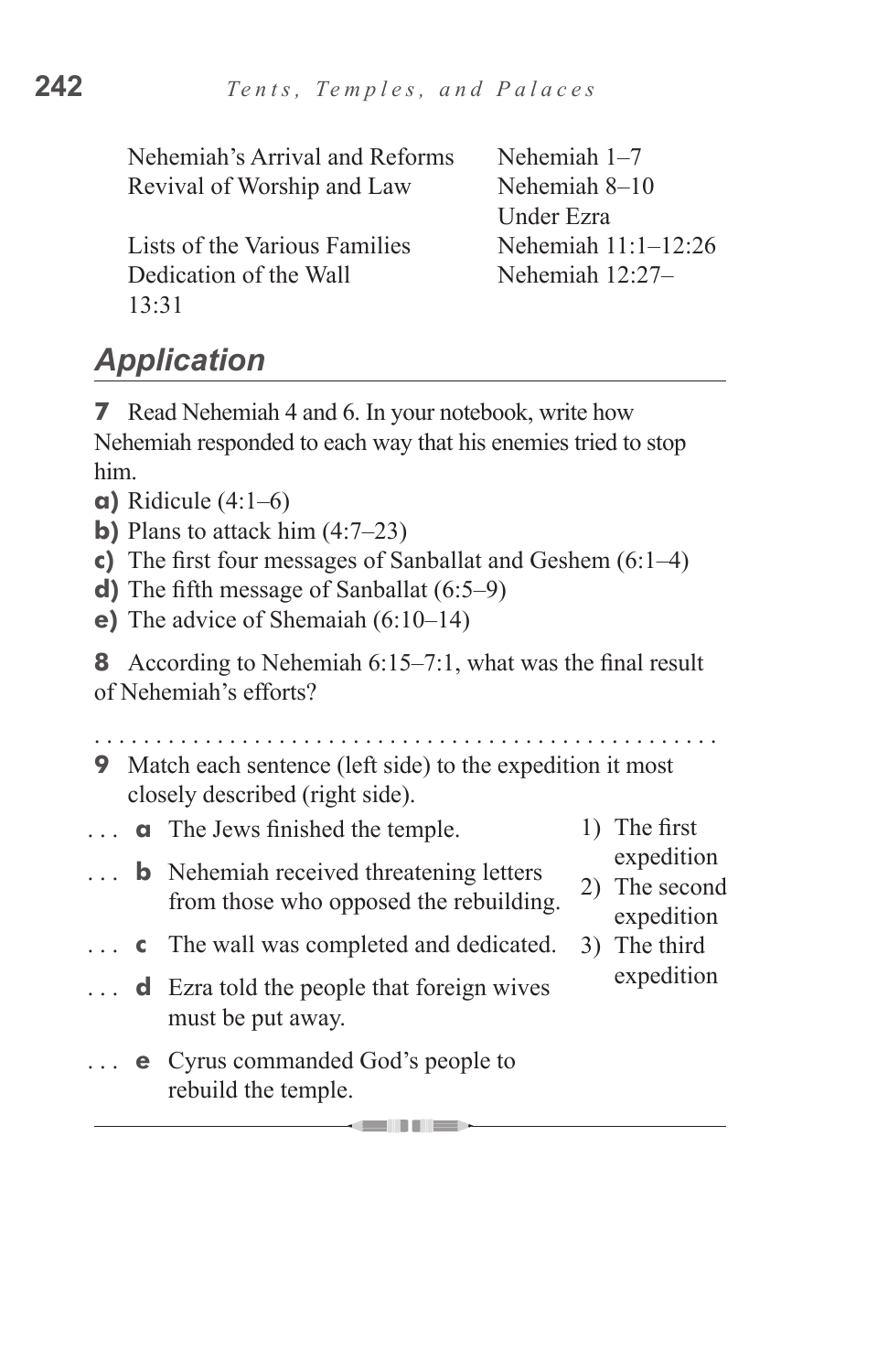# **The Messages to Restorers**

**Objective 3.** *Distinguish between the messages of Haggai and Zechariah.*

As we have seen, the task of rebuilding and spiritual rebirth had much opposition. There were those on the outside who did not want to see God's work restored, and there were those on the inside who became easily discouraged. But during this time of rebuilding God had a word for His people. Both Haggai and Zechariah prophesied during the years the temple was being rebuilt. Their messages were meaningful to the people at the time they were given and also have marvelous insights into the future.

#### Haggai

Work on the rebuilding of the temple had ceased for almost ten years when Haggai gave his first message. He rebuked the people for their lack of concern for God's house. Read Haggai 1–2 before continuing. Make a check mark here when you have completed your reading:

. . . . . . . . . . . . . . . . . . . . . . . . . . . . . . . . . . . . . . . . . . . . . . . . . . .

## *Application*

**10**Review Haggai 1:2–11 and answer the following questions. **a)** What were the people doing instead of finishing the temple?

. . . . . . . . . . . . . . . . . . . . . . . . . . . . . . . . . . . . . . . . . . . . . . . . . . . **b)** What was the result of their actions?

. . . . . . . . . . . . . . . . . . . . . . . . . . . . . . . . . . . . . . . . . . . . . . . . . . . **SENTE** 

The dramatic promises God gave the prophet Haggai stirred the people to begin rebuilding. But soon they became discouraged again, and God had another message for them.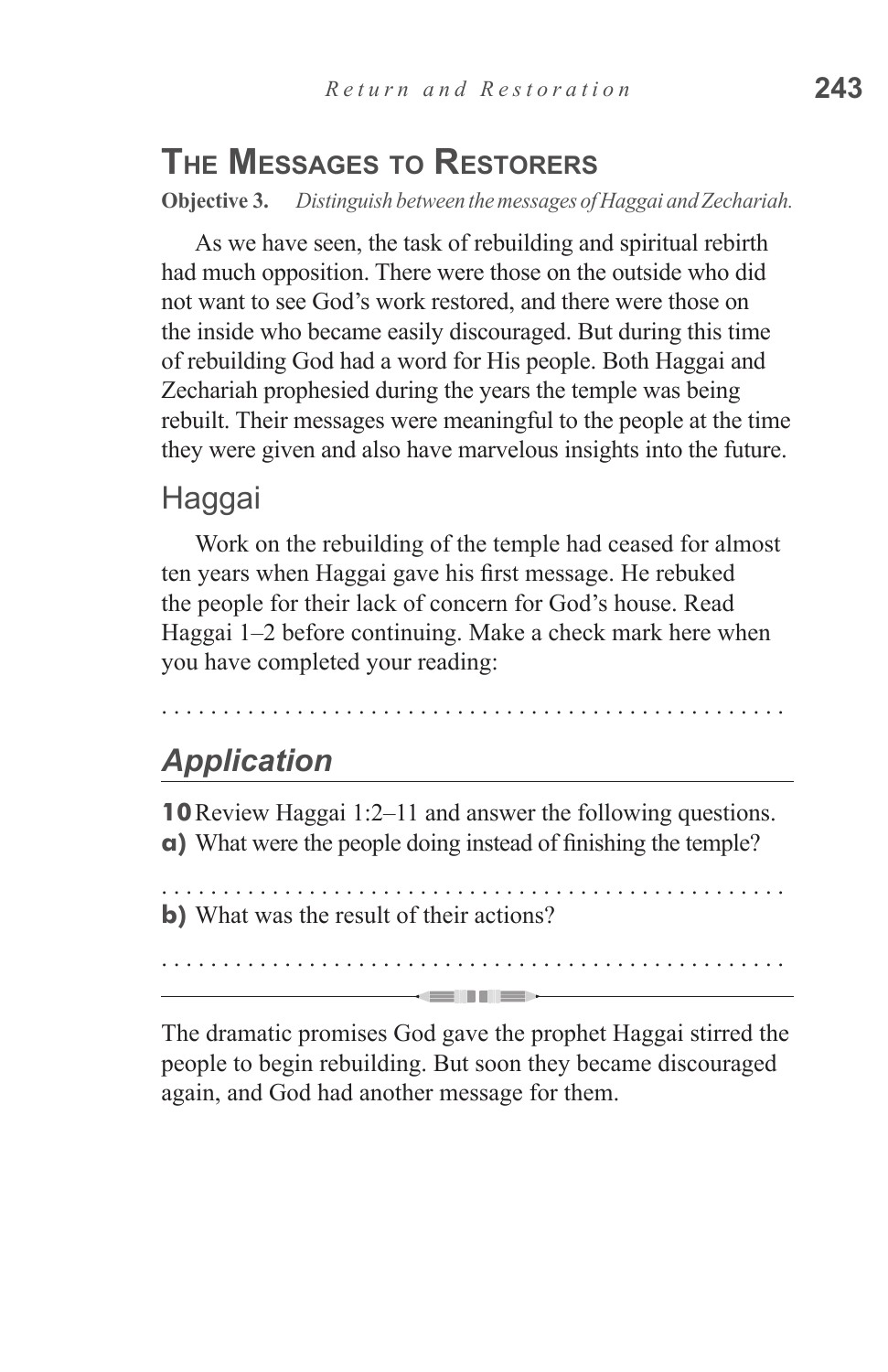## *Application*

**11**Read Haggai 2:1–9. According to this prophecy, God said that the new temple would be

- 11 -

**a)** equal in splendor to the old.

- **b**) greater in splendor than the old.
- **c)** filled with treasures from the nations.

## Zechariah

The book of Zechariah, though only fourteen chapters long, contains some of the most important prophecies of the Old Testament The rebuilding which had begun after the people had responded to Haggai's message had been stopped. It was during this time that Zechariah received a series of eight visions concerning the reasons why the rebuilding had stopped (Zechariah 1–8). He was also given glorious promises of the future (Zechariah 9–14). Read Zechariah 1–14 before continuing. Make a check mark here when you have completed your reading:

. . . . . . . . . . . . . . . . . . . . . . . . . . . . . . . . . . . . . . . . . . . . . . . . . . .

The message of the eight visions was received by Zechariah two months after the cornerstone of the temple had been laid. Among the reasons why the rebuilding had stopped were the following:

- 1. A sense of hopelessness and futility. The Jews saw themselves as unimportant. They felt they were doing something which really did not matter. But God said that He himself would come to Jerusalem and would claim the city as His own (1:17).
- 2. The results of sin and disobedience. God showed Zechariah that He would overthrow the nations that He had allowed to bring judgment upon His people (1:20–21).
- 3. A realization of condemnation and guilt. God showed Zechariah the high priest Joshua dressed in dirty garments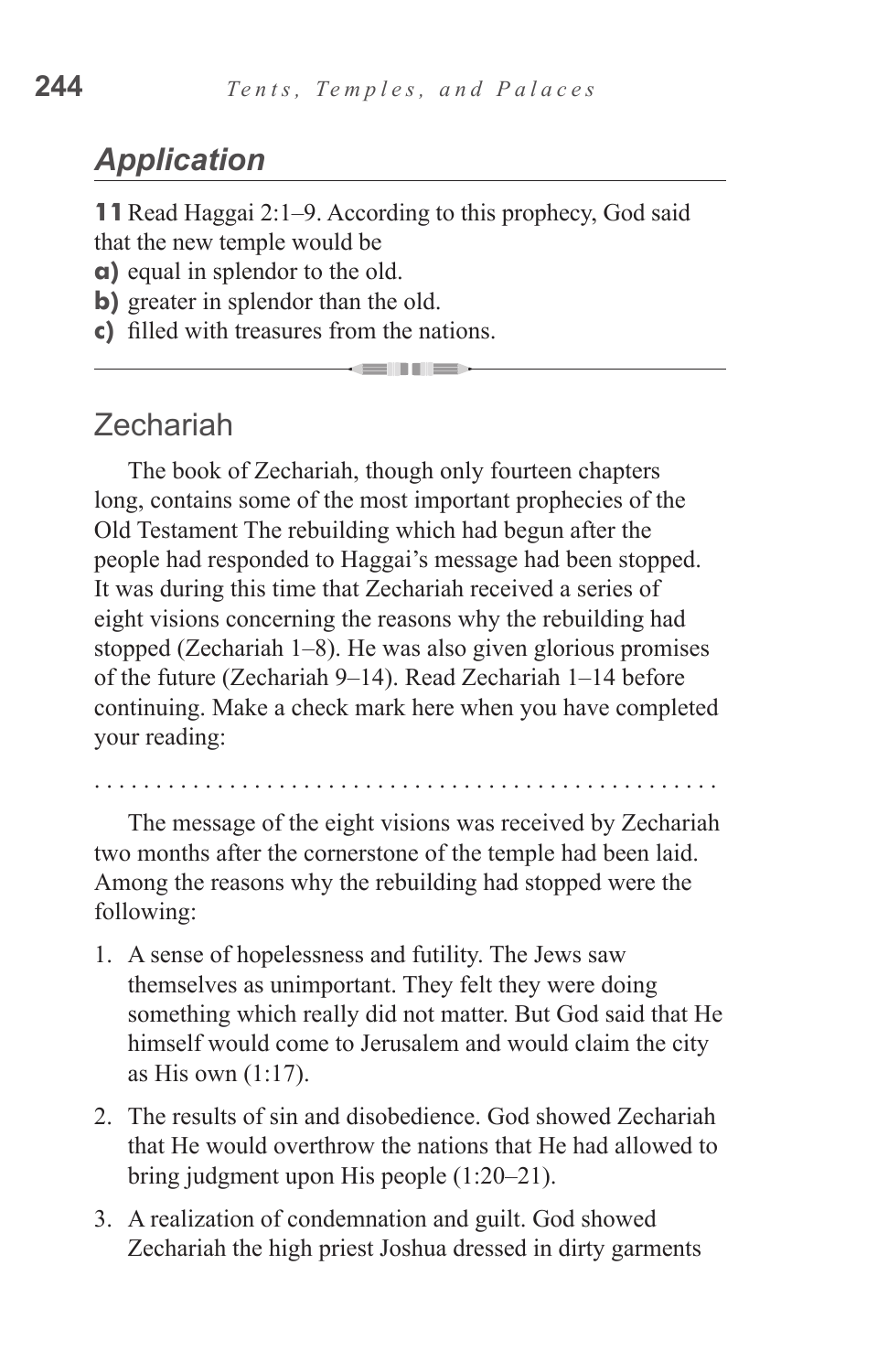being accused by Satan. But Joshua's garments were replaced by new ones, and God promised to remove the guilt of the land (3:5, 9).

4. A feeling of powerlessness. Zechariah was given a message of encouragement for Zerubbabel and all others: "'Not by might nor by power, but by my Spirit'" (Zechariah 4:6).

Besides these visions there were others, such as the man with the measuring line  $(2:1-5)$ . In this vision, the time when Jerusalem would be fully inhabited was prophesied. Also important in this first part of the book of Zechariah is a prophecy of the righteous "Branch," of whom Joshua was a picture (6:12– 13).

In the second part of the book (chapters 9–14) there are other messages about the Messiah and the future of God's people. Israel will be cleansed (13:1), and one day all nations will worship the Lord  $(14:9)$ .

## *Application*

**12**Review Zechariah 6:9–13. What would be the work of the man called the "Branch"?

. . . . . . . . . . . . . . . . . . . . . . . . . . . . . . . . . . . . . . . . . . . . . . . . . . .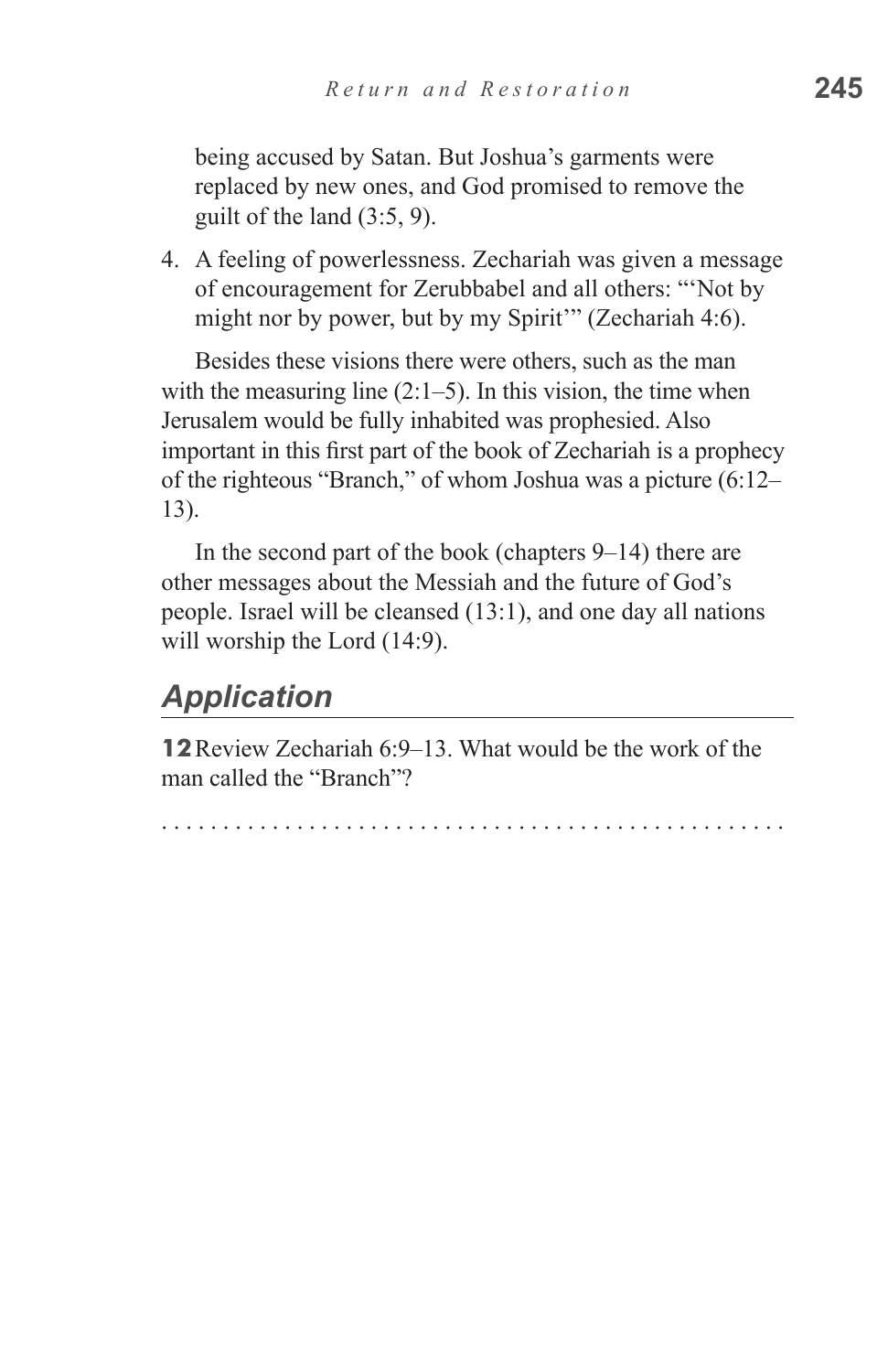**13**Review the foregoing summaries of Haggai and Zechariah. Match each sentence or verse (left side) to its corresponding book (right side).

- **a** "My people, why should you be living" in well-built houses while my Temple lies in ruins?" 1) Haggai 2) Zechariah
- **b** "I have taken away your sin and will give you new clothes to wear."
- **c** The descendants of David will be purified by the Lord.
- **d** "I sent scorching winds and hail to ruin everything you tried to grow."
- **e** Through a series of eight visions a message of encouragement was given.

Often we are called upon to restore in our lives things that have been lost. Sometimes we need to begin again to have times of worshipping God together as families. On other occasions we may be called upon to help re-establish the broken ministry of a brother or sister in the Lord. The lessons from this section of the Bible are a great help in those times.

# *Application*

**14**Has the Lord been speaking to you about a certain work of restoration or rebuilding that you need to do? If so, write in your notebook a description of what needs to be done.

**KENDER** 

# **The Last Warning to God's People**

**Objective 4.** *Summarize the message of the book of Malachi.*

The book of Malachi is sometimes called the "little Old Testament" because it contains in short form several of the major themes of the Old Testament: God's choice of Israel,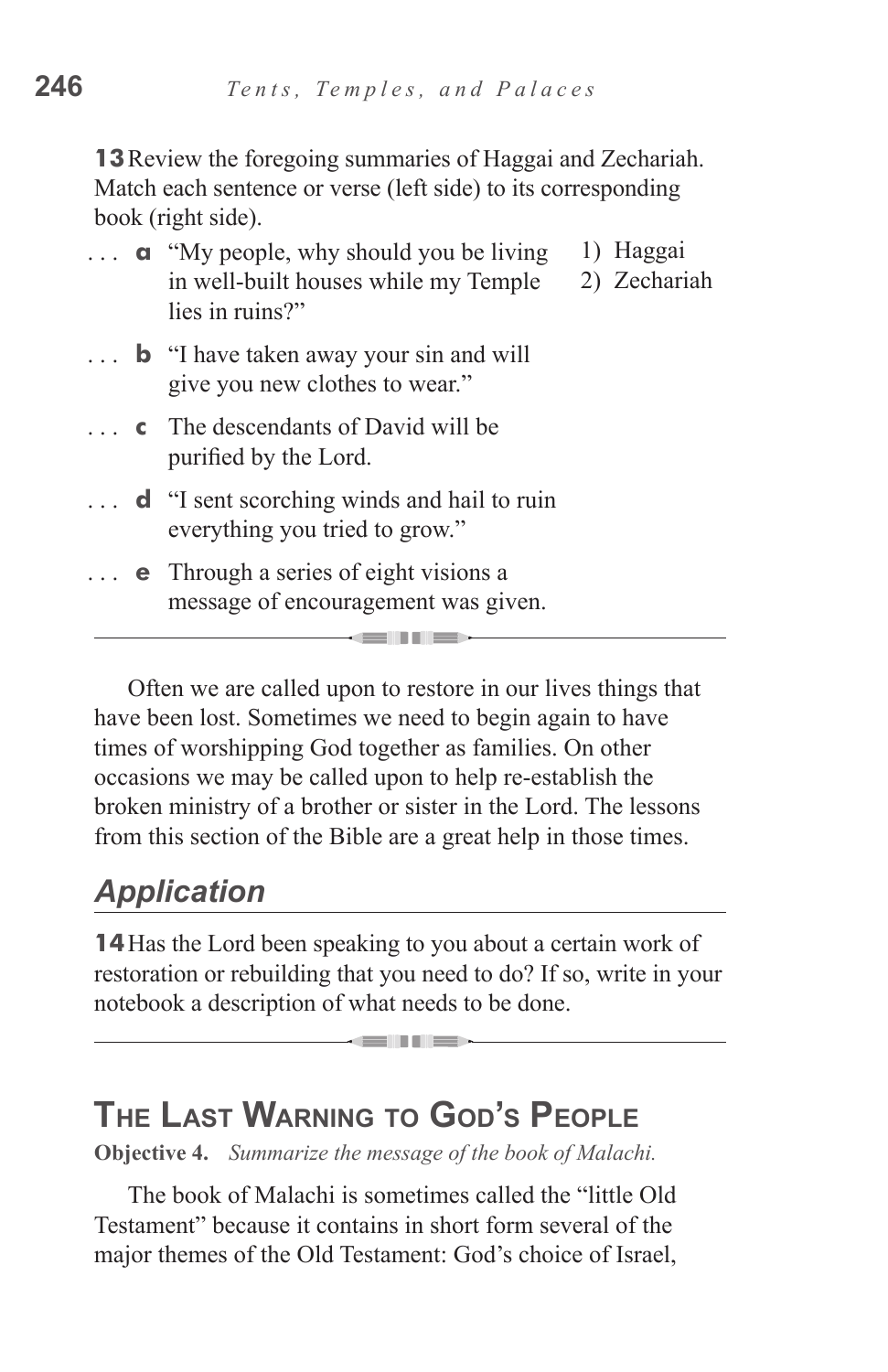Israel's sins and disobedience, the importance of obeying the law, and the coming of the day of the Lord. It is probable that Malachi wrote his message after many years had passed following the return of the Jews to Jerusalem. Their first enthusiasm had left them. They were again religiously cold and morally loose. Read Malachi 1–4 before continuing. Make a check mark here when you have completed your reading:

. . . . . . . . . . . . . . . . . . . . . . . . . . . . . . . . . . . . . . . . . . . . . . . . . . .

# *Application*

**15**Read Malachi 3:6–12. The reason why there was a curse on the nation was because they had

- **a)** brought no tithes and offerings to God.
- **b**) neglected to come to worship in the temple.
- **c)** not brought the full amount of tithes and offering.

Malachi spoke as a reformer, yet he also encouraged the people of God with a vision of the future. He prophesied that "the prophet Elijah" would appear before the coming of the day of the Lord (Malachi 3:1, 4:5). Four centuries of silence passed. But when God's time came, *the prophet Elijah* appeared to introduce the Messiah, Jesus (Matthew 11:10, 14).

**GENERAL MEDIA** 

## *Application*

**16** According to Malachi 4:1–3, "the day" of the Lord refers to the time when God

- **a)** destroys the wicked and heals the righteous.
- **b**) sends the prophet Elijah once again.
- **c)** gives warnings to those who are evil.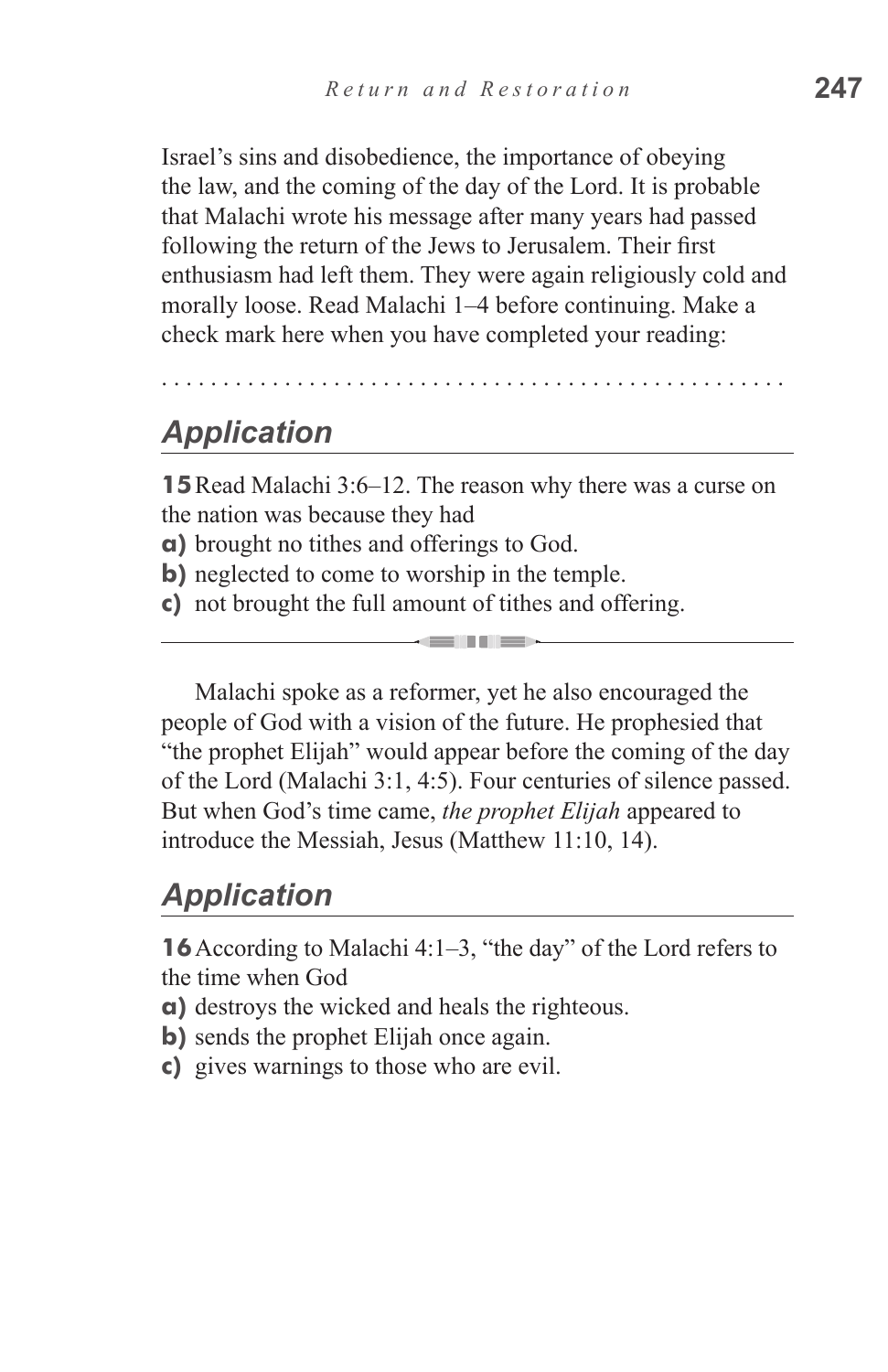**17**Which of the following are TRUE statements about the message of Malachi?

- **a)** According to Malachi's message, God did not answer the prayers of the people because they brought Him no offerings.
- **b)** Malachi's message contained a rebuke of the sins of the Priests and a prophecy that evil people would be destroyed.
- **c)** In his message, Malachi said that God was displeased because the people showed no respect for His altar.
- **d)** The message of Malachi was that Jerusalem was going to be destroyed because of the sins of the people

a seminar pilot

The Old Testament is rich in meaning for us today. I hope this course has helped you to understand its message of trust in the living God. He is still the same today as He was when He walked in the Garden with Adam and Eve, called Abraham to serve Him, brought His people out of Egypt with mighty wonders, talked with Moses face to face, inspired king David to write the Psalms, and spoke through the lives and words of His servants the prophet. As you continue to read and study the Old Testament and its record of the experiences of God's people remember this:

"These things happened to them as examples and were written down as warnings for us, on whom the fulfillment of the ages has come" (1 Corinthians 10:11).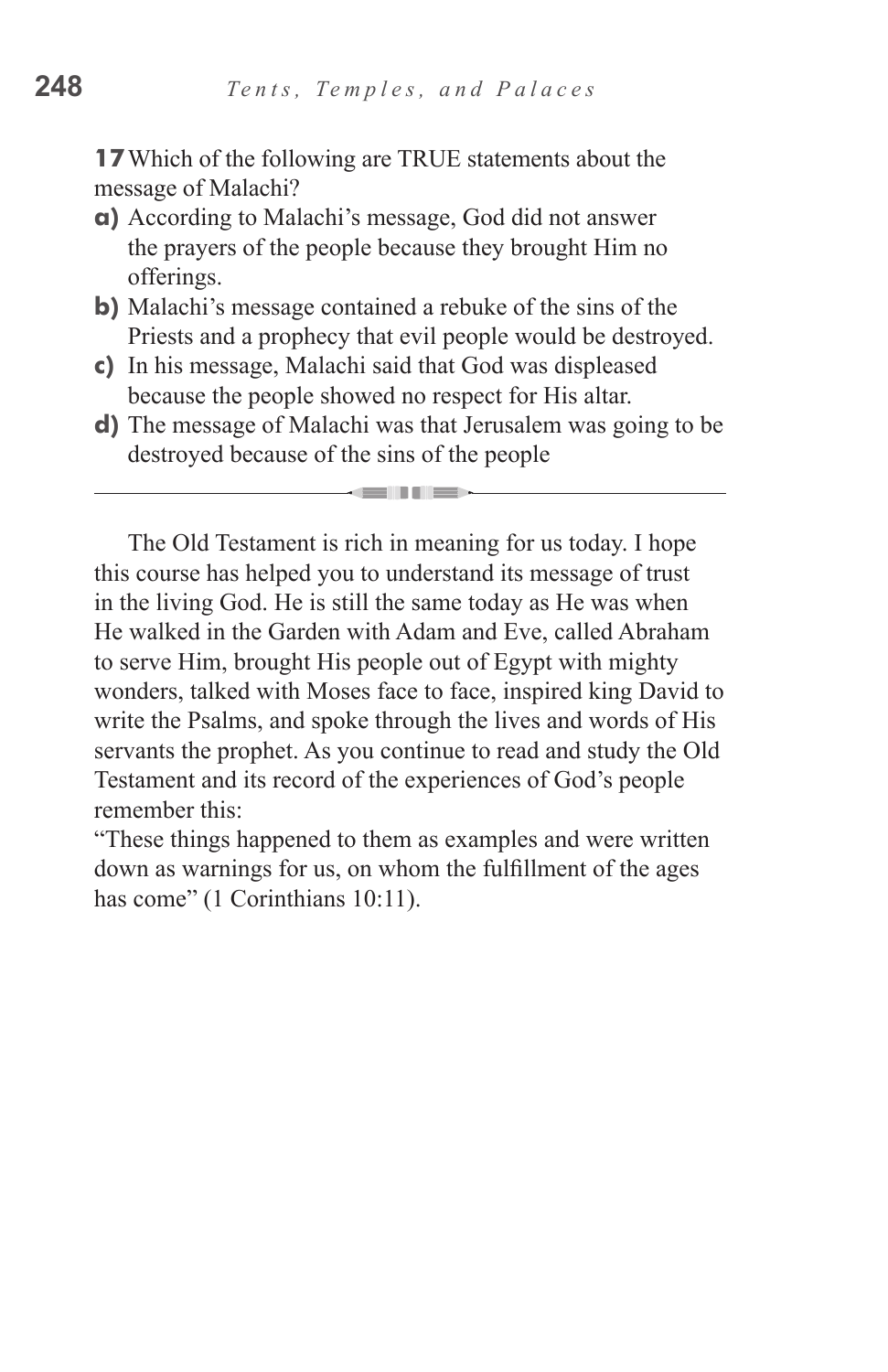## *self-test*

**1** God preserved His people and brought them back to their land because

- **a)** Assyria no longer was the ruler of the world.
- **b)** Cyrus gave them instructions to build the temple.
- **c**) they had a message to give to the whole world.
- **d**) the world was controlled by empires of the East.

**2** Which of the following statements is the best summary of all three stages in the progress of rebuilding?

- **a)** In spite of much opposition from outside and discouragement from inside both the temple and the wall of Jerusalem were rebuilt. This took place over about 100 years under the leadership of Zerubbabel, Jeshua, Ezra, and Nehemiah. Obedience to the law and worship in the temple were revived.
- **b**) Along with an army escort, Nehemiah returned to Jerusalem with letters from king Artaxerxes. He organized the people, and they were able to rebuild the wall in spite of their enemies who ridiculed them and made plans to stop them. The wall was then dedicated and the law was read.
- **c)** During the reign of Artaxerxes Ezra returned with 1,758 people to Jerusalem. He found that the Jews had married foreign wives. He had them put these wives away and corrected the wrong practices the people were following. There was a revival of worship under his direction.

**3** In question 2 above, which statement describes the events of the second expedition?

- **a)** Statement a
- **b**) Statement b
- **c)**  Statement c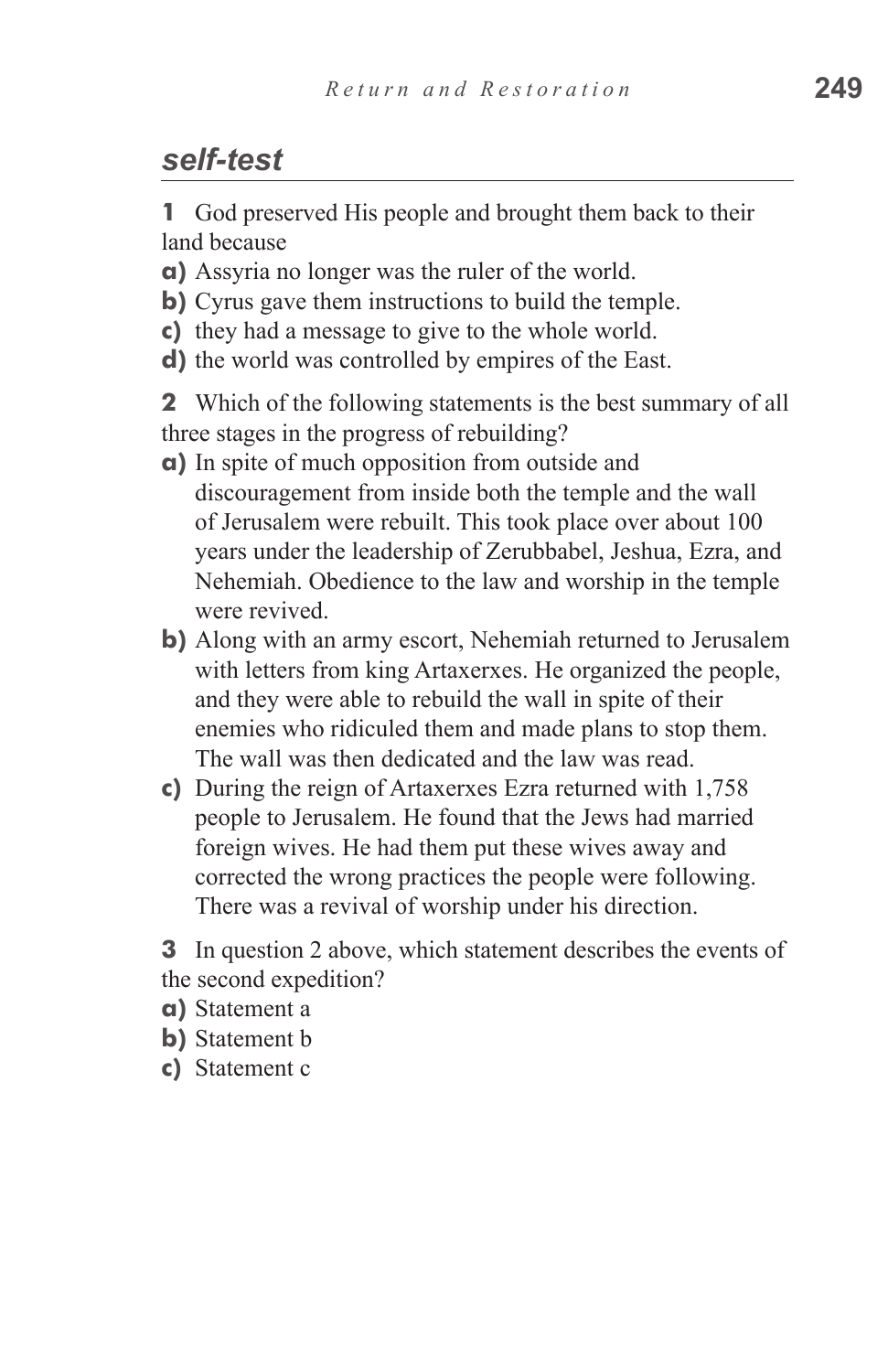**4** Suppose you wanted to encourage a group of people to continue working for the Lord even though they were experiencing opposition. Which of the following would be good to use as an example?

- **a)** Ezra's plan for ending marriages with foreign women
- **b**) Zechariah's vision of the man with the measuring line
- **c)** Ezra's revival of the law and worship during the second expedition
- **d**) Nehemiah's experience during the rebuilding of the wall

**5** Match the name of the person (right side) to each phrase which describes him (left side).

| $\mathbf{1}$   |   | <b>a</b> Wrote the description of the first and<br>second expeditions               | 1) Artaxerxes<br>$2)$ Cyrus                 |
|----------------|---|-------------------------------------------------------------------------------------|---------------------------------------------|
| $\cdots$       |   | <b>b</b> Gave the first decree for the Jews to<br>rebuild the temple                | 3) Darius<br>4) Ezra<br>5)Haggai            |
| $\mathbf{1}$   |   | <b>c</b> Appeared in one of Zechariah's visions as<br>receiving new garments        | 6) Joshua<br>7) Malachi                     |
|                |   | <b>d</b> Was the Persian king during the third<br>expedition                        | 8) Nehemiah<br>9)Zechariah<br>10)Zerubbabel |
|                |   | $\ldots$ e Told the people they had cheated God of<br>His full tithes and offerings |                                             |
| . f            |   | Supervised the rebuilding of the wall                                               |                                             |
| $\mathbb{R}^2$ |   | <b>g</b> Rebuked the people for neglecting the<br>rebuilding of the temple          |                                             |
|                |   | $\ldots$ <b>h</b> Was given a series of eight visions<br>concerning the rebuilding  |                                             |
| . <b>i</b>     |   | Prophesied the coming of "the prophet"<br>Elijah"                                   |                                             |
| $\mathbb{R}$   | Ť | Led the first expedition to Jerusalem                                               |                                             |
|                |   | <b>k</b> Was a Persian king who reigned between<br><b>Cyrus and Artaxerxes</b>      |                                             |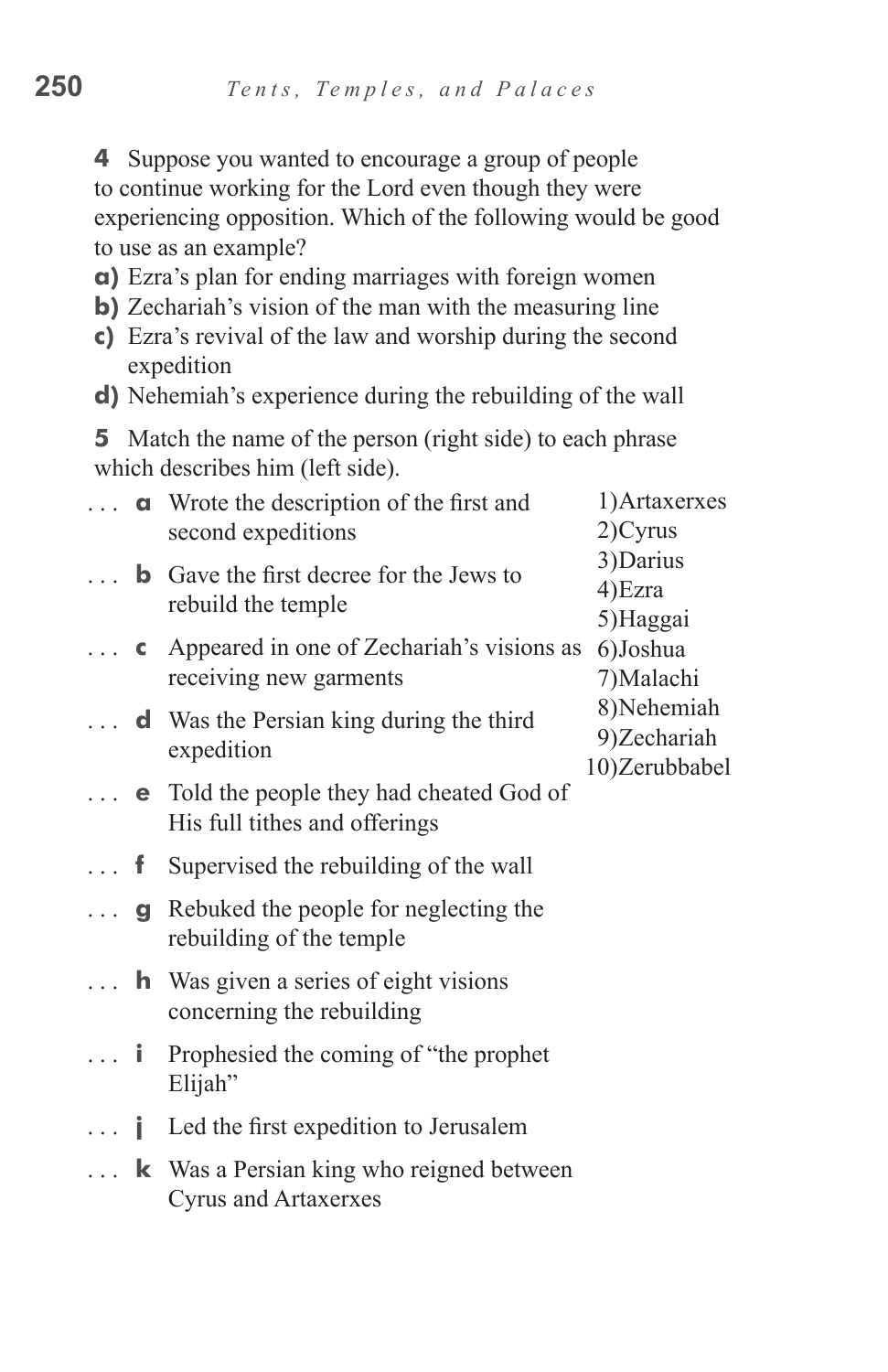Be sure to complete your unit student report for Unit 3 and return the answer sheet to your GU instructor.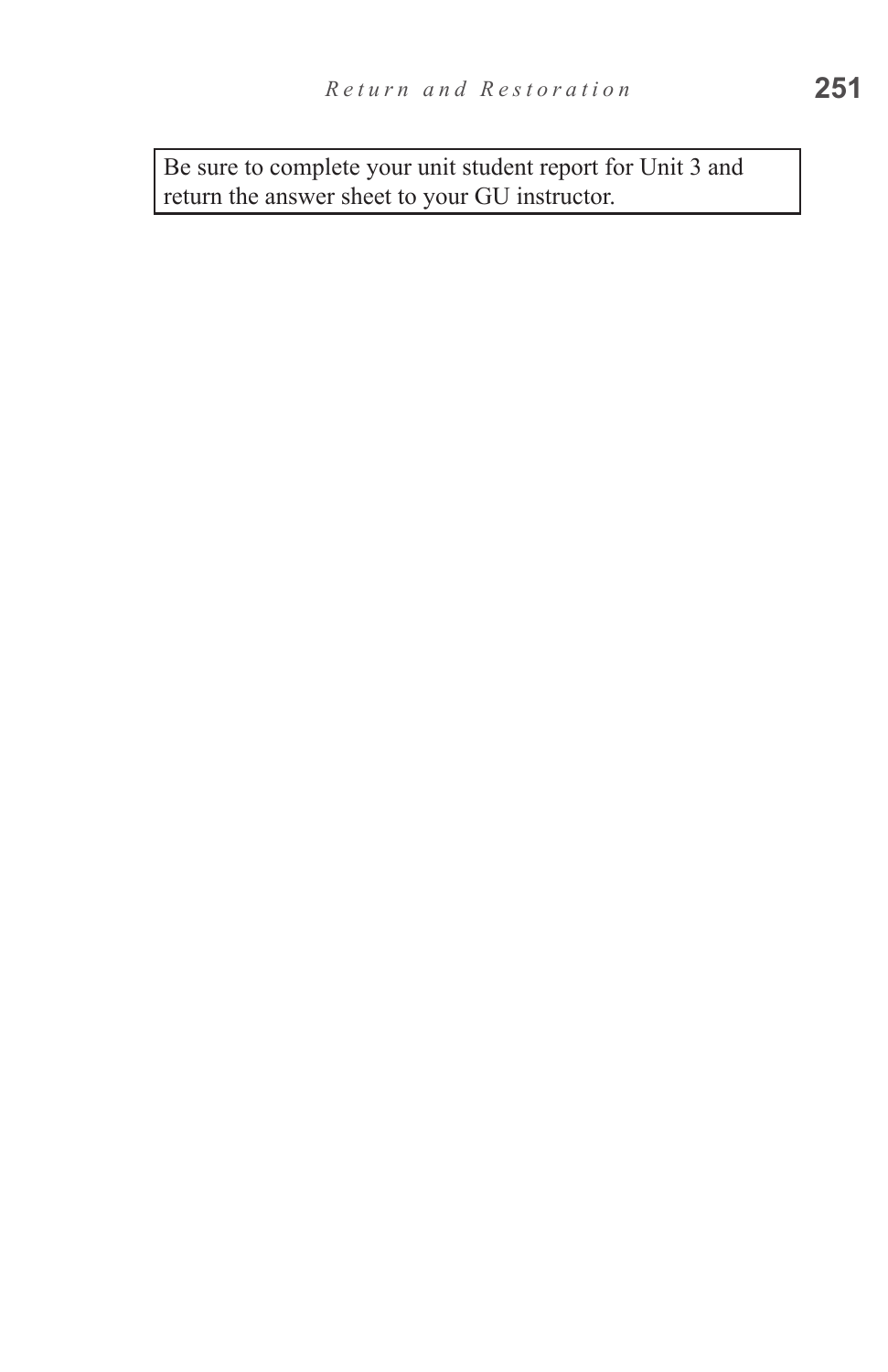## *answers to study questions*

- **9 a** 1) The first expedition
	- **b** 3) The third expedition
	- **c**  3) The third expedition
	- **d** 2) The second expedition
	- **e** 1) The first expedition
- **1 a)** He read the prophecy God had given to Jeremiah concerning the years of captivity.
	- **b**) He confessed the sins of his people,
	- **c)**  He asked God to restore the temple and to forgive the sins of the people because of His mercy.

(Your answers should be similar.)

- **10 a)** They were building their own houses.
	- **b)** God had caused their harvest to be small and drought to come upon the land.

**2** God wanted the message concerning His kingdom to reach the entire world. By returning to Jerusalem, the people who had His message were saved from the destruction which came upon the nations who had held them as captives. In this way God kept His covenant with His people and preserved His message for the world.

(Your answer should be similar.)

- **11 b)** greater in splendor than the old.
	- **c)**  filled with treasures from the nations.
	- **3 a**) To build a temple for the Lord in Jerusalem.
		- **b)** To give them supplies for their trip and offerings for the Lord.

**12**He would build the Lord's temple.

- **4 a)** True
	- **b**) False
	- **c)**  False
	- **d**) True